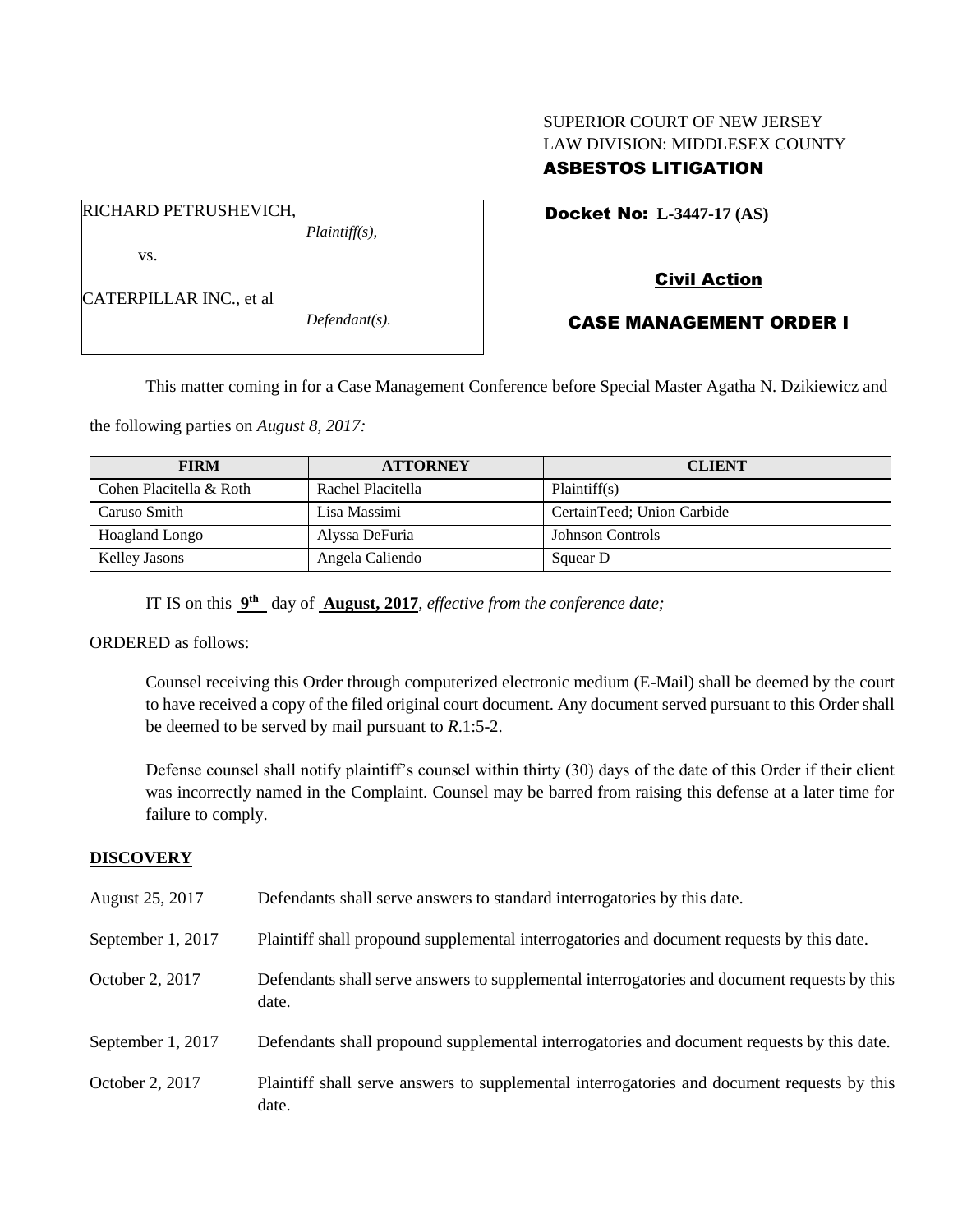- November 10, 2017 Fact discovery, including depositions, shall be completed by this date. Plaintiff's counsel shall contact the Special Master within one week of this deadline if all fact discovery is not completed.
- November 10, 2017 Depositions of corporate representatives shall be completed by this date.

### **EARLY SETTLEMENT**

November 10, 2017 Settlement demands shall be served on all counsel and the Special Master by this date.

### **SUMMARY JUDGMENT MOTION PRACTICE**

- November 10, 2017 Plaintiff's counsel shall advise, in writing, of intent not to oppose motions by this date.
- November 17, 2017 Summary judgment motions shall be filed no later than this date.
- December 15, 2017 Last return date for summary judgment motions.

#### **MEDICAL DEFENSE**

- November 3, 2017 Plaintiff shall serve medical expert reports by this date.
- January 5, 2018 Defendants shall identify its medical experts and serve medical reports, if any, by this date. In addition, defendants shall notify plaintiff's counsel (as well as all counsel of record) of a joinder in an expert medical defense by this date.

### **LIABILITY EXPERT REPORTS**

- November 3, 2017 Plaintiff shall identify its liability experts and serve liability expert reports or a certified expert statement by this date or waive any opportunity to rely on liability expert testimony.
- January 5, 2018 Defendants shall identify its liability experts and serve liability expert reports, if any, by this date or waive any opportunity to rely on liability expert testimony.

### **EXPERT DEPOSITIONS**

January 26, 2018 Expert depositions shall be completed by this date. To the extent that plaintiff and defendant generic experts have been deposed before, the parties seeking that deposition in this case must file an application before the Special Master and demonstrate the necessity for that deposition. To the extent possible, documents requested in a deposition notice directed to an expert shall be produced three days in advance of the expert deposition. The expert shall not be required to produce documents that are readily accessible in the public domain.

### **PRE-TRIAL AND TRIAL**

January 23, 2018 @ 10:00am Settlement conference. All defense counsel shall appear with authority to negotiate settlement and have a representative authorized to negotiate settlement available by phone. Any request to be excused from the settlement conference shall be made to the Special Master no later than 4:00pm of the day prior to the conference.

 $\_$  ,  $\_$  ,  $\_$  ,  $\_$  ,  $\_$  ,  $\_$  ,  $\_$  ,  $\_$  ,  $\_$  ,  $\_$  ,  $\_$  ,  $\_$  ,  $\_$  ,  $\_$  ,  $\_$  ,  $\_$  ,  $\_$  ,  $\_$  ,  $\_$  ,  $\_$  ,  $\_$  ,  $\_$  ,  $\_$  ,  $\_$  ,  $\_$  ,  $\_$  ,  $\_$  ,  $\_$  ,  $\_$  ,  $\_$  ,  $\_$  ,  $\_$  ,  $\_$  ,  $\_$  ,  $\_$  ,  $\_$  ,  $\_$  ,